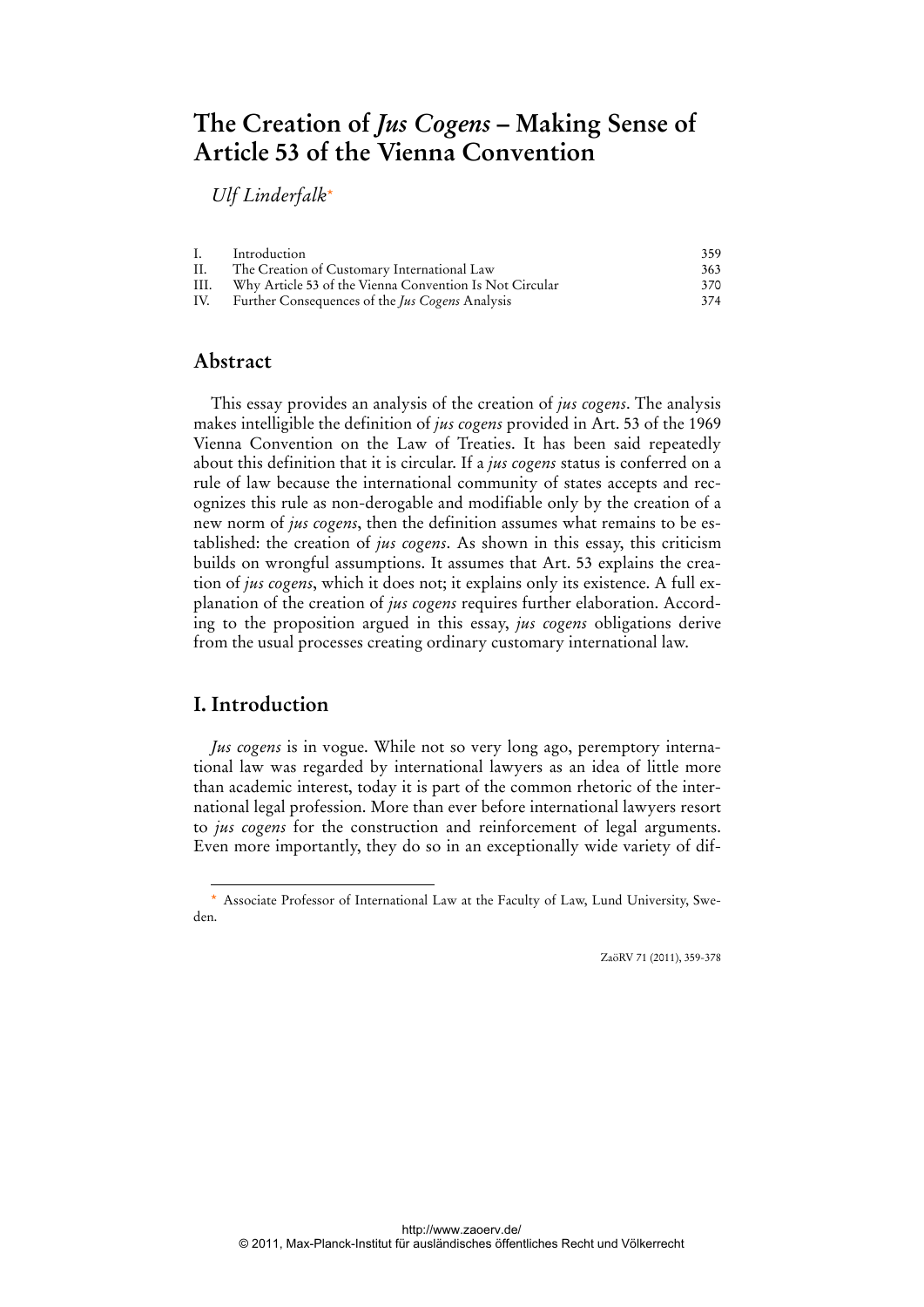ferent legal contexts. As I have argued extensively elsewhere, from the perspective of international legal science at least, this raises a need for a better understanding of the relevant international law.<sup>1</sup> This is a need I am intent to meet. In this essay, I will focus on what appears to be one of the more crucial issues for the accomplishment of this task, if not the most crucial issue of them all: the rather peculiar wording chosen for Art. 53 of the 1969 Vienna Convention on the Law of Treaties (VCLT).<sup>2</sup>

Let me begin by setting this provision into its proper context. As we are used to thinking, *jus cogens* is a legal concept closely associated with the application of a particular set of norms in customary international law. In my earlier writing, I have referred to this set of norms as the international *jus cogens* regime.<sup>3</sup> This is to stress the complexity of the *jus cogens* concept, which obviously presupposes the existence of norms with rather distinct functions. First of all, *jus cogens* presupposes the existence of norms commanding or prohibiting certain actions, such as for instance aggressive warfare:

If a state engages in aggressive warfare, then this shall be considered a breach of an international obligation owed by that state to the international community as a whole.<sup>4</sup>

In the international legal literature, these norms are often (rather bluntly) referred to as peremptory norms of international law, or just *jus cogens*. To add clarification, they will here be referred to as *first order rules of jus cogens*. 5 Secondly, the concept of *jus cogens* presupposes the existence of norms specifying the legal consequences that ensue from the postulated superiority of *jus cogens* over ordinary international law, as illustrated by the following examples:

- If a treaty is in conflict with a first order rule of *jus cogens* created prior to the conclusion of the treaty, then the treaty shall be considered void. $6$ 

ZaöRV 71 (2011)

<sup>1</sup> See *U. Linderfalk*, Normative Conflict and the Fuzziness of the International *ius cogens* Regime, ZaöRV 69 (2009), 961 et seq.

<sup>&</sup>lt;sup>2</sup> UNTS, Vol. 1155, 331.

<sup>3</sup> See *U. Linderfalk* (note 1).

<sup>4</sup> See e.g. the Commentaries to the Draft Articles on Responsibility of States for Internationally Wrongful Acts, adopted by the International Law Commission in 2001, ILC, Report on the Work of its 53rd Session, Session 20, at 85 (Draft Art. 26).

<sup>5</sup> See *U. Linderfalk* (note 1).

<sup>6</sup> Compare Arts. 53 and 44 of the VCLT.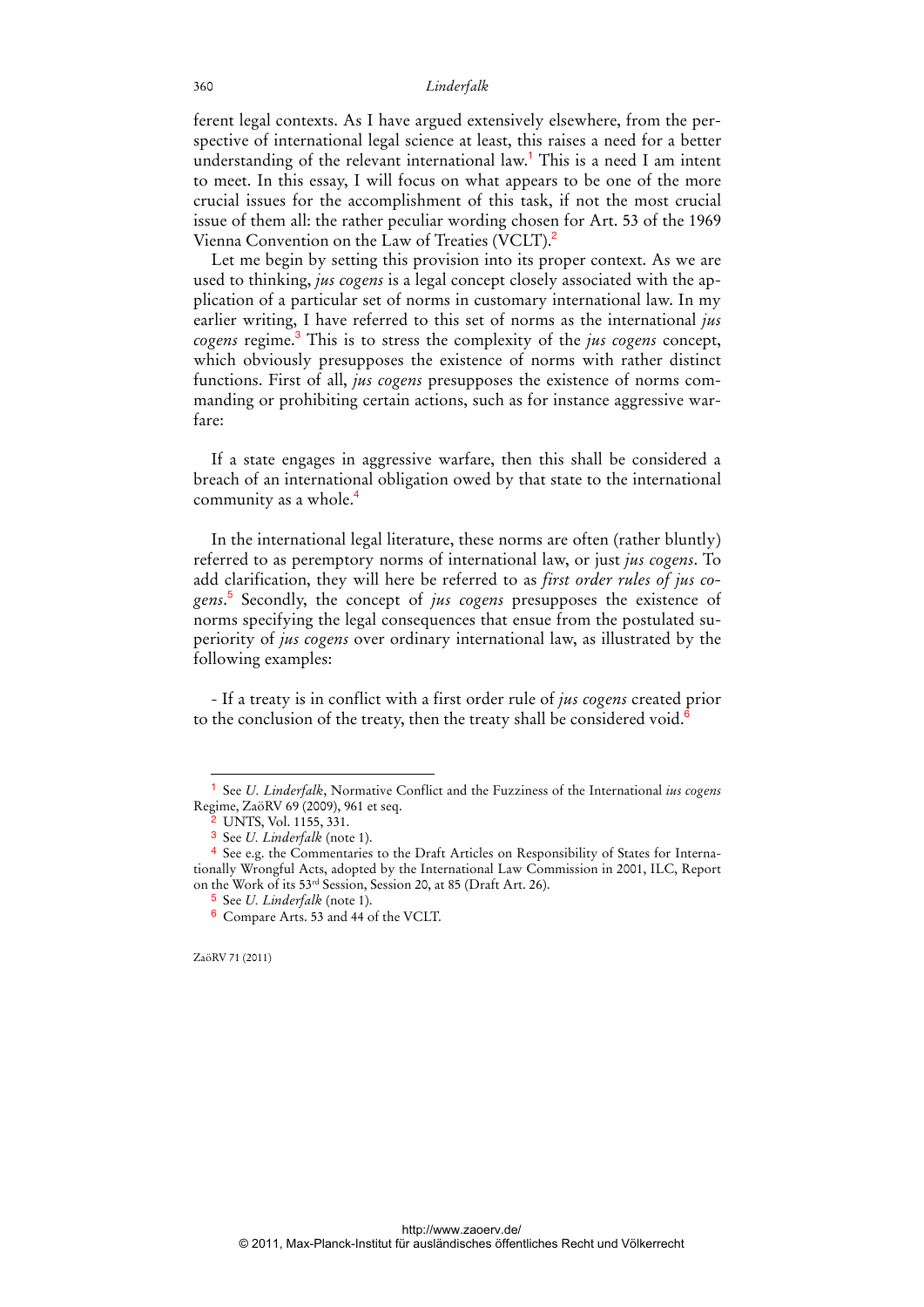- If the purport of a reservation to a treaty is in conflict with a first order rule of *jus cogens*, then that reservation shall be considered void.<sup>7</sup>

- If a resolution adopted by an international organization is in conflict with a first order rule of *jus cogens*, then that resolution shall be considered void.<sup>8</sup>

- To the extent that a claim of sovereignty over a certain territory is based on action violating a first order rule of *jus cogens*, that claim shall be considered invalid.<sup>9</sup>

To facilitate reference, tentatively I will refer to these norms as *second order rules of jus cogens*. 10

As can be seen from the way first and second order rules of *jus cogens* are described, if we expect the international *jus cogens* regime to be effective, then those rules cannot themselves be sufficient. Any application of the second order rules of *jus cogens* presupposes that first order rules of *jus cogens* (like the prohibition of aggressive warfare) can be identified. In other words, first and second order rules of *jus cogens* need to be accompanied by a norm that helps define the *jus cogens* concept for the overall purpose of general international law. This is where Art. 53 of the 1969 VCLT enters the picture. It reads:

For the purposes of the present Convention, a peremptory norm of general international law is a norm accepted and recognized by the international community of States as a whole as a norm from which no derogation is permitted and which can be modified only by a subsequent norm of general international law having the same character.

 $\overline{a}$ 

<sup>7</sup> Compare the Dissenting Opinion expressed by Judge *Tanaka*, International Court of Justice, *North Sea Continental Shelf* (*Federal Republic of Germany v. Denmark*; *Federal Republic of Germany v. Netherlands*), Judgment of 20.2.1969, ICJ Reports 1969, 3, at 182. In the same vein, *Alain Pellet*, Special Rapporteur, Tenth Report on Reservations to Treaties, submitted to the International Law Commission at the occasion of its 57th session (UN Doc. A/CN.4/588/Add.1), 34-35, §§ 135-137. For a further discussion of this rule, see *U. Linderfalk*, Reservations to Treaties and Norms of *Jus Cogens* – A Comment on Human Rights Committee General Comment No. 24, in: I. Ziemele (ed.), Reservations to Human Rights Treaties and the Vienna Convention Regime, 2004, 213 et seq.

<sup>8</sup> See e.g. Separate Opinion of Judge *Lauterpacht*, International Court of Justice, *Application of the Convention on the Prevention and Punishment of the Crime of Genocide* (*Bosnia and Herzegovina v. Yugoslavia (Serbia and Montenegro)*), Further Requests for the Indication of Provisional Measures, Order of 13.9.1993, ICJ Reports 1993, 325, at 440.

<sup>9</sup> See e.g. *A. Orakhelashvili*, Peremptory Norms in International Law, 2006, 218 et seq. and the further references cited there.

<sup>10</sup> See *U. Linderfalk* (note 1). With regard to this designation, see, however, the remark below, section 4.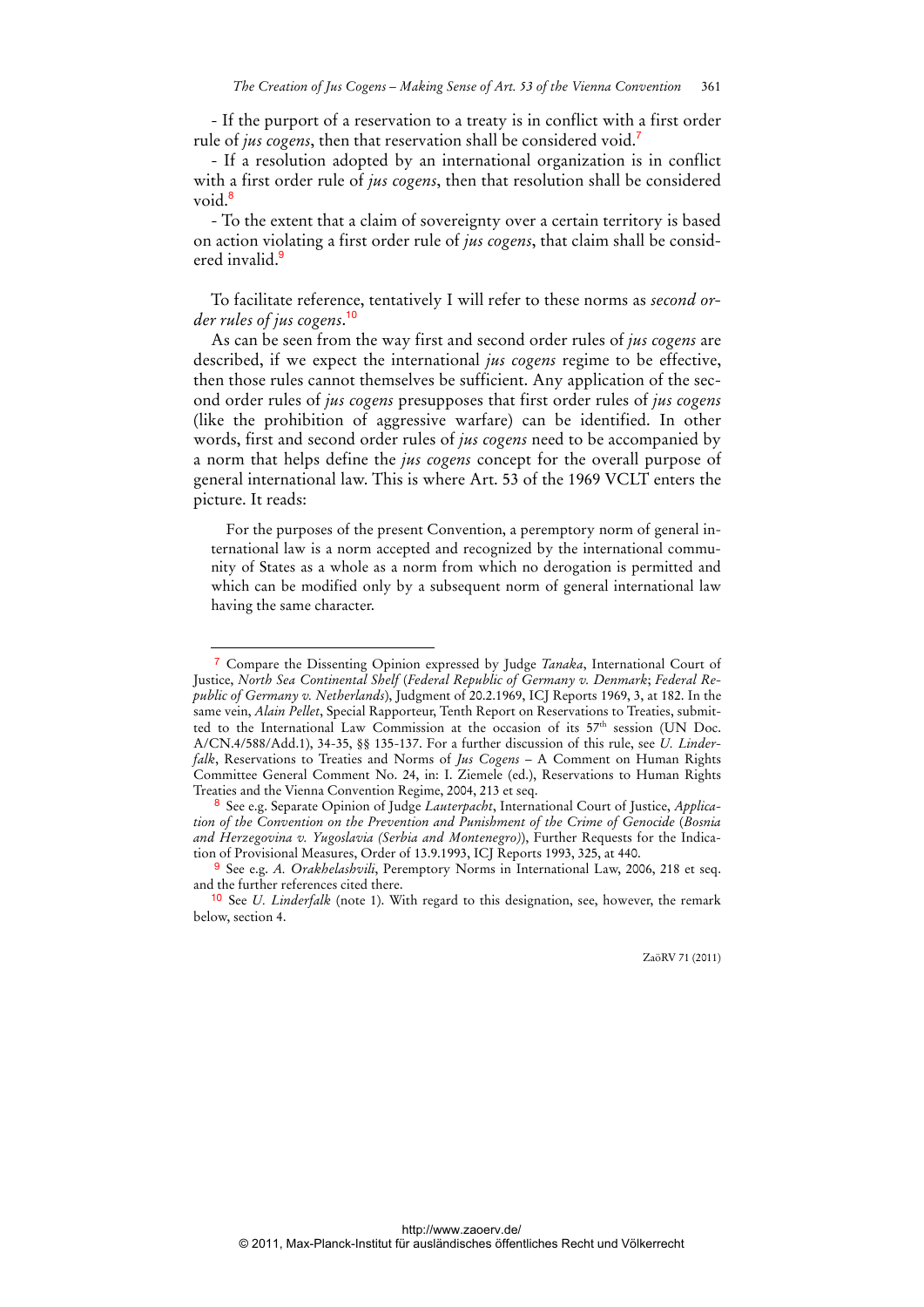Some international legal scholars argue that Art. 53 cannot possibly be the general rule required by the international *jus cogens* regime, since, according to the wording of the VCLT, this provision applies only for the limited purposes of the Convention.<sup>11</sup> Stated more specifically, the provision is applied only to resolve conflicts between treaties and first order rules of *jus cogens*, <sup>12</sup> and then only in the relations between the parties to the VCLT and with respect to treaties concluded by those parties after they entered the Convention.<sup>13</sup> This objection, however, builds on an overly narrow reading of the Vienna Convention. It ignores the role played by Art. 53 in modernday international legal discourse. In judicial decision-making, as well as in scholarly debate, the contents of Art. 53 are applied to situations with little regard to whether they come within the personal, material or temporal scope of application of the VCLT or not.<sup>14</sup> Obviously, the great majority of international lawyers look upon Art. 53 as a reflection of customary international law. They regard Art. 53 as the expression of a general definition that reaches beyond the rather limited scope of application of VCLT, Arts. 53 and 64. The present essay will start off from this same assumption.

All since the beginning of the 1960s, when the provision finally adopted as Art. 53 began to take shape, it has been criticized for its rather peculiar wording. According to critics, the definition provided in Art. 53 is circu- $\text{lar.}^{15}$  Naturally, when states accept and recognize a rule (R) as a norm, from which no derogation is permitted, and which can be modified only by the creation of a new rule of *jus cogens*, this cannot be the constitutive act by which a *jus cogens* status is conferred on R. That would commit us to the conclusion that states wrongly assumed R to be a norm, from which no derogation is permitted, etc. It has to be taken for granted that if states accept and recognize R as *jus cogens*, they do so for a good reason. They do so because according to their judgment, *international law* does not permit derogations from R, and *international law* accepts modifications only when accomplished by a new norm of *jus cogens*. Hence, by the way Art. 53 is stated, the definition assumes what remains to be established: the creation of *jus cogens*.

ZaöRV 71 (2011)

 $\ddot{ }$ 

<sup>11</sup> See e.g. *D. Dubois*, The Authority of Peremptory Norms in International Law: State Consent or Natural Law?, Nord. J. Int'l L. 78 (2009), 133, at 144.

<sup>&</sup>lt;sup>12</sup> See Arts. 53 and 64 of the VCLT.

<sup>13</sup> Compare Art. 4 of the VCLT.

<sup>14</sup> See *U. Linderfalk* (note 1), at 962, notes 3-7.

<sup>15</sup> See e.g. *D. Dubois* (note 11), 155; *G. Christenson*, Jus Cogens: Guarding Interests Fundamental to International Society, Va. J. Int'l L. 28 (1987-1988), 585, at 594; *C. L. Rozakis*, The Concept of *Jus Cogens* in the Law of Treaties, 1976, 45.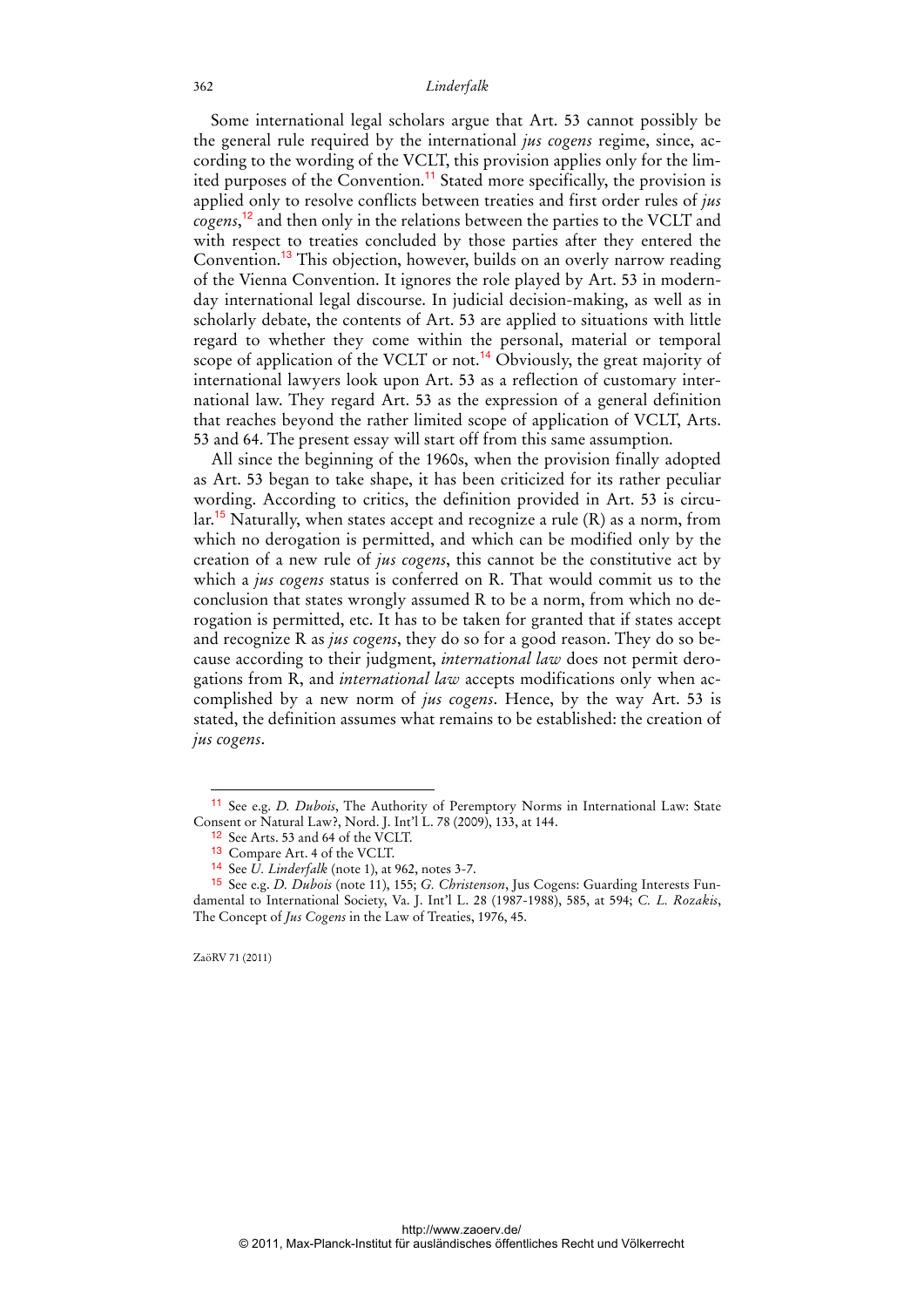This criticism inspires me. Indeed, it seems a rather fair requirement that if international legal science wishes to uphold the idea of Art. 53 as a reflection of a valid rule of law, one way or another it has to come to grips with the argument just reiterated. It has to provide an explanation of the creation of *jus cogens* that renders Art. 53 intelligible. This – to put it in a short sentence – is exactly what I now aim to do. As the investigation will show, if international legal scholars consider Art. 53 deficient, it is not because of what is actually stated in this provision. It is because of the wrongful assumption that Art. 53 explains the creation of *jus cogens*. In fact, Art. 53 offers no such explanation. The real explanation of the creation of *jus cogens* has to be looked for elsewhere. According to the proposition that I wish to establish, *jus cogens* is created by the same processes that create customary international law.

I will argue this proposition in three steps. In section 2 of the essay, I will briefly delineate the processes that create customary international law. For the accomplishment of this task, I will draw on the analysis provided by the British legal philosopher *John Finnis*. In section 3, I will show how *Finnis'* analysis can be used for the resolution of the particular problem at hand. Stated more specifically, I will provide an analysis of the creation of *jus cogens*. As section 3 will establish, contrary to what many international legal scholars have argued, there is nothing circular about the definition laid down in Art. 53 of the VCLT. In section 4, I will continue exploring the consequences ensuing from my *jus cogens* analysis. As the investigation will show, the analysis has many virtues. Not only does it take care of the circularity that seems to inhere in the wording of Art. 53. It can also be used for explaining a host of other related issues, such as for instance the meaning of the expression "accepted and recognized by the international community of States as a whole", the modification of *jus cogens* rules, and the status of the second order rules of *jus cogens*.

### **II. The Creation of Customary International Law**

In the rich literature on the sources of international law, references to Art. 38, para. 1 of the Statute of the International Court of Justice (ICJ) are a commonplace.<sup>16</sup> Although, by its wording, Art. 38, para. 1 remains a list of the sources to be applied by the Court, it is the general assumption that these same sources are applicable also outside ICJ proceedings, in the rela-

16 UNTS, Vol. 1, xvi.

 $\overline{a}$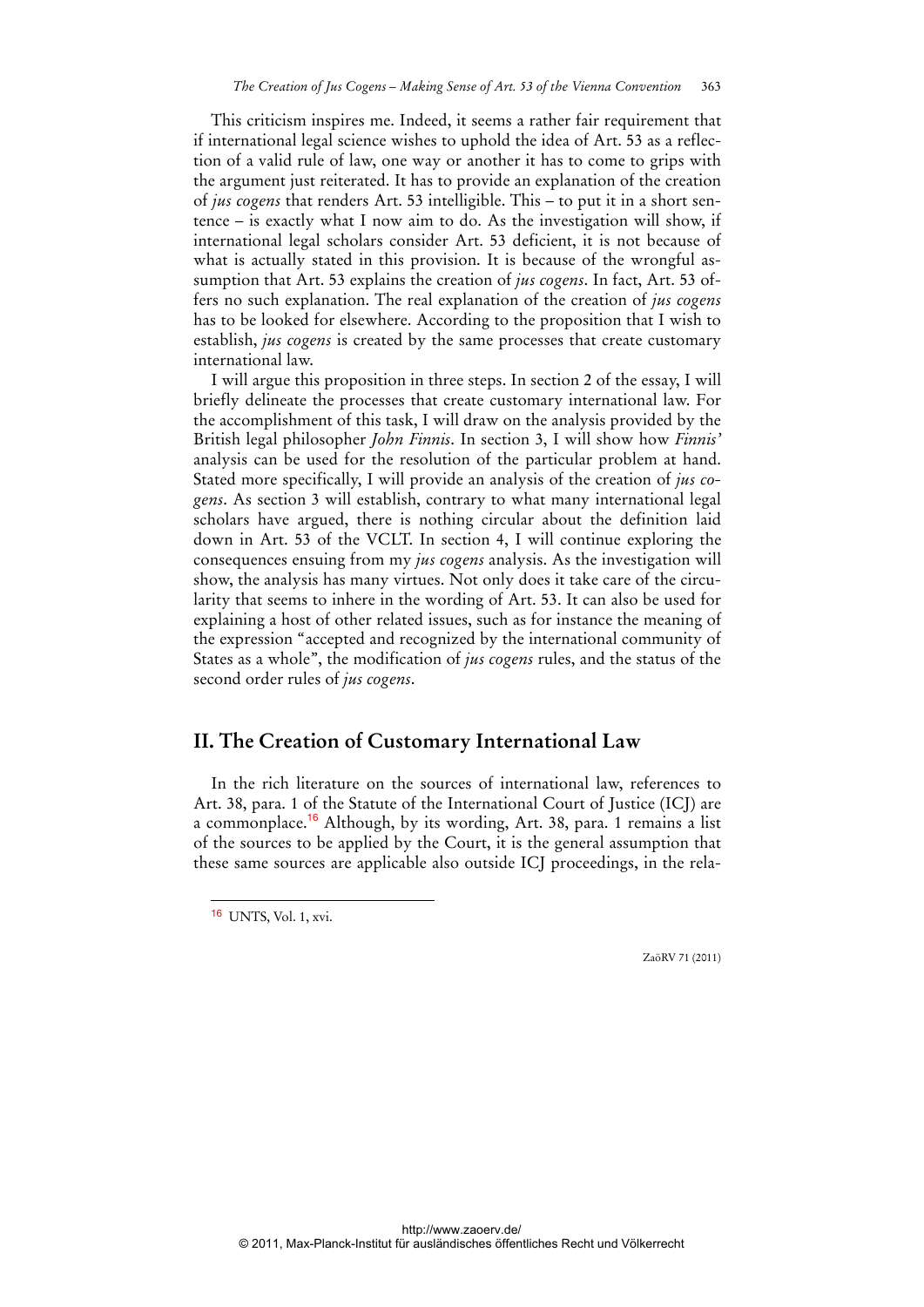tions between international legal subjects in general. The sources listed in Art. 38, para. 1(b) include "international custom, as evidence of a general practice accepted as law". International lawyers infer from this wording a general definition of the concept of customary international law. According to this definition, in order for a rule of customary international law to exist, two conditions have to be met: (i) there has to be a certain pattern of conduct, in the sense of a general, constant, and uniform usage; (ii) there has to be a widespread belief among states (often referred to as the *opinio juris* or the *opinio juris generali*s) that this same pattern of conduct is prescribed, permitted, or prohibited (whatever might be the case) by customary international law.<sup>17</sup>

This definition forms a usual starting-point for scholarly analysis and discussion of the question how customary international law is created. Since obviously, the existence of a rule (R) presupposes the creation of that same rule R, commentators assume that the criteria applied to establish the existence of customary international law must also be the criteria that explain its creation. Hence, statements like that made by *Rosalyn Higgins* follow quite naturally: "For the formation of customary international law, practice and *opinio juris* is required."<sup>18</sup> Analytically, however, such descriptions of the customary law-creating process remain problematic. If someone suggests that a rule of customary international law is created by a conviction on the part of states that some certain action is required by or consistent with the existing customary international law, then this statement can be assessed in two different ways. Either the statement is circular – it assumes what remains to be established. Or, the statement assumes that a rule of customary international law can come into existence by virtue of the erroneous belief that it already exists. Both alternatives are equally unattractive.

The British legal philosopher *John Finnis* has written on this problem, and as I have already stated, I will base my essay on his findings.<sup>19</sup> It should be realized that *Finnis'* enquiry into the process creating customary international law has a very particular purpose. In want of arguments for a secular version of natural law theory, *Finnis'* aim is to establish that legally authoritative rules can emerge although there is no one with authority to make them. Separated from this context, however, *Finnis'* analysis can be viewed as theory-neutral. On further scrutiny, it does not commit us either to the

<sup>&</sup>lt;sup>17</sup> See e.g. *I. Brownlie*, Principles of International Law, 6<sup>th</sup> ed. 2003, 7et seq.

<sup>18</sup> *R. Higgins*, Problems and Process: International Law and How We Use It, 1994, 19. For other similar statements, see e.g. *H. Thirlway*, The Sources of International Law, in: M. Evans (ed.), International Law, 2nd ed. 2006, 115, at 122; *V. Lowe*, International Law, 2007, 38.

<sup>19</sup> *J. Finnis*, Natural Law and Natural Rights, 1980, 231 et seq.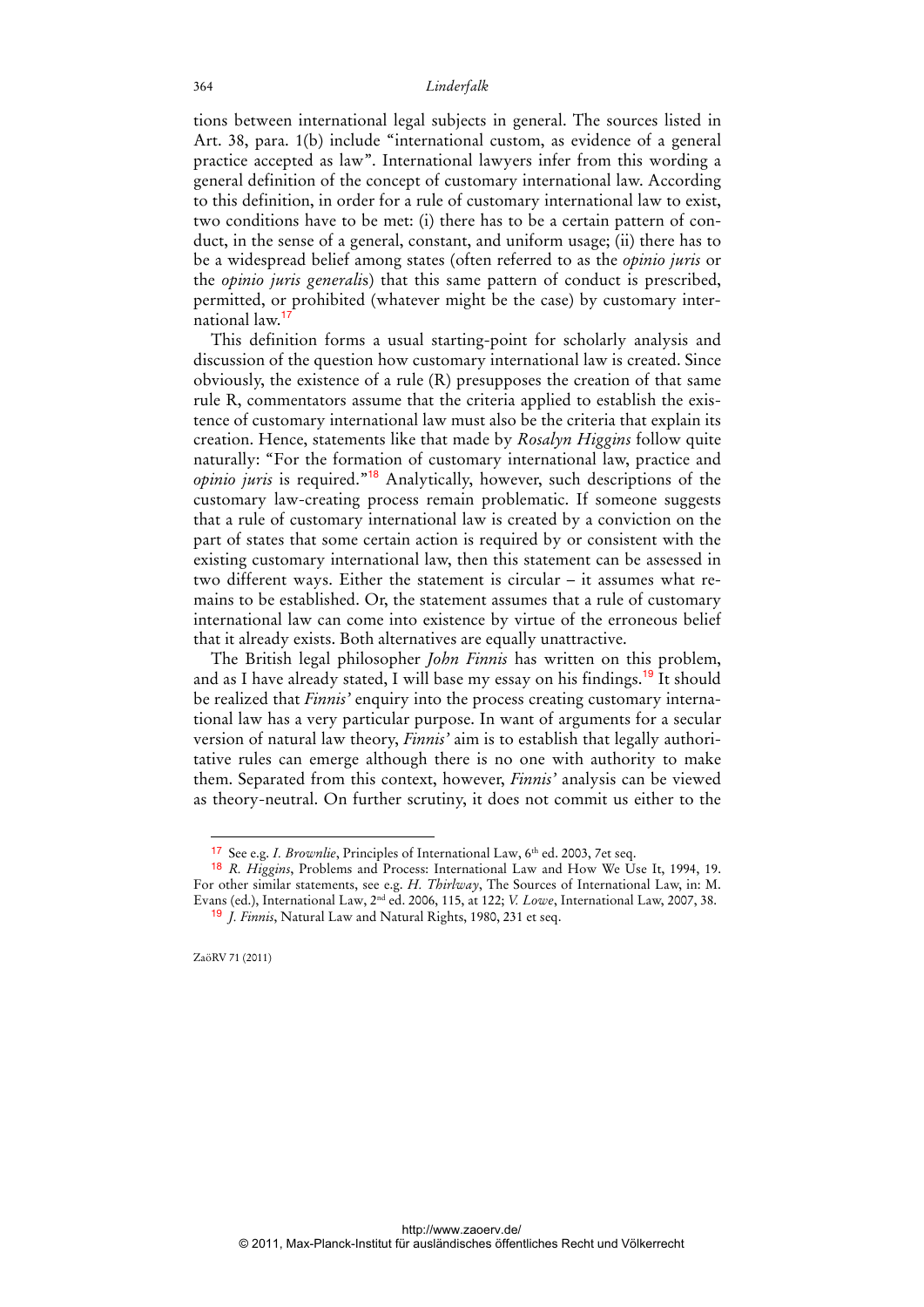natural law position adopted by *Finnis* himself, or to the position of legal positivism. This is why I find it useful.

To solve the paradox inherent in the *opinio juris* criterion, *Finnis* introduces the distinction between practical, empirical, and juridical judgments.<sup>20</sup> His important point is that a statement like "R is an authoritative legal rule" can be analyzed in three different ways. First, it can be analyzed as a *practical judgment*. In this case the statement is viewed as asserted by an utterer, who treats the rule R as authoritative not merely for others but also for himself. According to the utterer, the rule R gives anyone, including the utterer himself, an exclusionary reason for action in accordance with that rule.21 Secondly, "R is an authoritative legal rule" can be analyzed as an *empirical judgment*. In this case the statement is viewed as asserted by a person who does not necessarily consider the rule R to have authority in relation to himself. What the statement aims to describe is the fact that some other person or persons consider the rule R authoritative. The utterer in this case speaks in the capacity of an observer. Finally, "R is an authoritative legal rule" can be analyzed as a *juridical judgment*. In this case the statement is viewed as asserted by a person "from the legal point of view".<sup>22</sup> The statement is made neither in recognition of the rule R's authoritativeness in relation to the utterer, nor by way of report about other people's attitude to the rule R, but rather by way of stating what is the case from the viewpoint of law, without either endorsing or rejecting that view.

*Finnis'* observation is that these distinctions bear on the analysis of the processes that create customary international law.<sup>23</sup> At the root of the formation of custom, *Finnis* explains,<sup>24</sup> is a practical judgment:

PI<sub>0</sub>: "In this domain of human affairs, it would be appropriate to have *some* determinate, common, and stable pattern of conduct and, correspondingly, an authoritative rule requiring that pattern of conduct; to have this is more desirable than leaving conduct in this domain to the discretion of individual states; the particular pattern of conduct P is appropriate, or would

 $\overline{a}$ 

<sup>20</sup> In using this distinction, *Finnis* draws on *Raz*. See *J. Raz*, Practical Reason and Norms, 1975, 170 et seq.

<sup>21</sup> By an exclusionary reason, *Finnis* understands "a reason for judging or acting in the absence of understood reasons, or for disregarding at least *some* reasons which are understood and relevant and would in the absence of the exclusionary reason have sufficed to justify proceeding in some other way". *J. Finnis* (note 19), 34. The terminology derives from *Raz*. See *J. Raz* (note 20), 35 et seq., 58 et seq.

<sup>22</sup> This expression derives from *Raz*. See *J. Raz* (note 20), 177.

<sup>23</sup> *J. Finnis* (note 19), 238 et seq.

<sup>24</sup> *J. Finnis* (note 19), 239 et seq.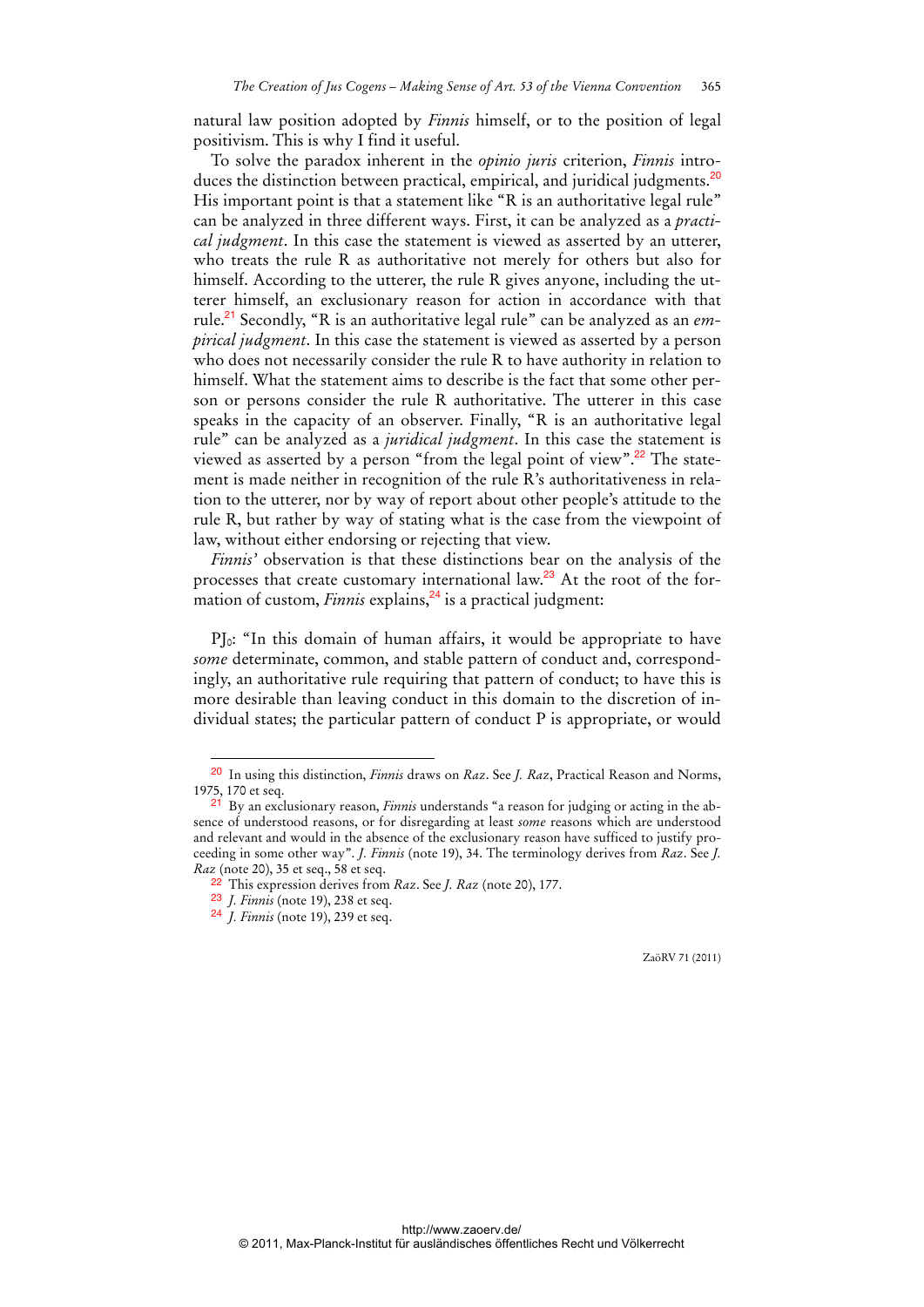be if generally adopted and acquiesced in, for adoption as an authoritative common rule of conduct."

This practical judgment  $PI_0$ , however, is quite distinct from the empirical judgment  $(EI_2)$  that many states in fact subscribe to it:

EJ<sub>2</sub>: "The opinion  $PI_0$  is widely subscribed to by states."

Also, the practical judgment  $PI_0$  must be distinguished from the empirical judgment  $(EJ<sub>1</sub>)$  that the practice of states is convergent with the pattern referred to in  $PI_0$ :

EJ1: "There is widespread concurrence and acquiescence in this pattern of conduct P by states."

The empirical judgments  $E_1$  and  $E_2$  in turn are pertinent for the making of a new practical judgment. This judgment  $(PI_1)$  expresses the utterer's understanding of the empirical judgments  $E_J$  and  $E_J$  relative to the prevailing doctrine of sources:

 $PI_1$ : "The widespread subscription to  $PI_0$ , and the widespread concurrence and acquiescence in the pattern of conduct P, are sufficient to warrant the judgment  $(P<sub>12</sub>)$  that there is now an authoritative rule of customary international law  $(R)$  requiring or permitting  $P$  (as the case may be)."

The practical judgment PJ2, obviously, corresponds to the *opinio juris* as traditionally defined:

PJ2: "There is now an authoritative rule of customary international law  $(R)$  requiring or permitting P (as the case may be)."

This is not the end of the matter, however. As *Finnis'* analysis goes, the practical judgments  $PI_1$  and  $PI_2$  have to be distinguished from yet another empirical judgment. According to what this judgment  $(E_3)$  asserts, the rule R is effective, in the sense that, as a matter of fact, states generally recognize R as an authoritative rule of customary international law:

EI<sub>3</sub>: "States generally accept the rule  $(R)$  that P is to be done, or may be done (as the case may be)."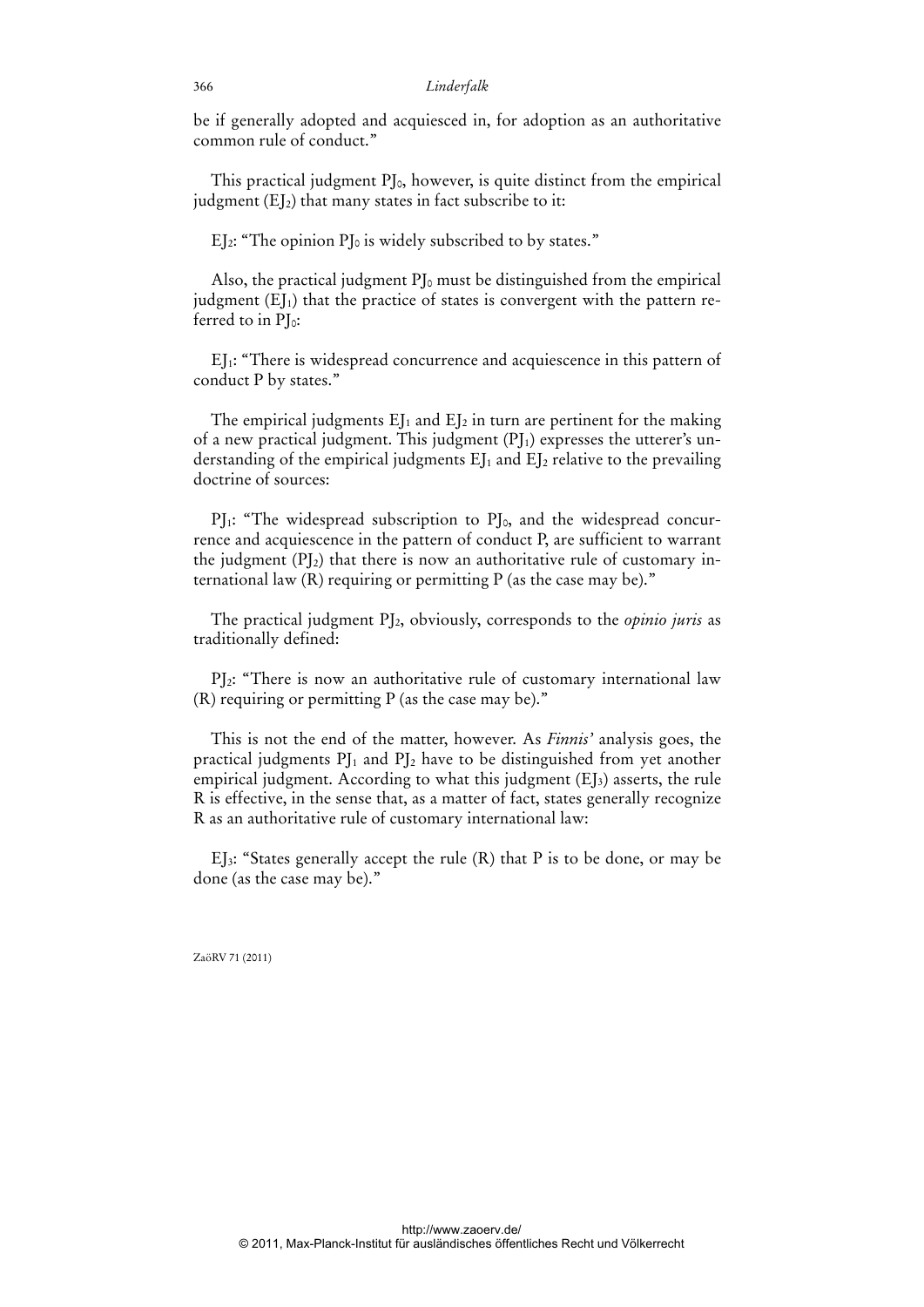Finally, to make the analysis complete, the practical judgments  $PI_1$  and  $PI<sub>2</sub>$  have to be distinguished from the juridical judgment (II<sub>1</sub>) made by anyone speaking "from the point of view of law":

JJ1: "According to international law, P is required or permitted (as the case may be)."

This analysis has many virtues. Clearly, the distinctions suggested provide a basis for a more subtle analysis of the creation of customary international law than those usually attempted in the international legal literature. *Finnis* himself, however, rests content with the observation that there is a conceptual difference between the *opinio juris* (i.e. the practical judgment  $P_{12}$ ) and the other beliefs that create customary international law (i.e. the practical judgments  $PI_0$  and  $PI_1$ ); while the former is clearly dependent upon the latter, analytically, it is quite distinct. $25$  He does not bring out explicitly the full consequences ensuing from his analysis for the understanding of Art. 38, para. 1(b) of the ICJ Statute and the relevance of this provision for an explanation of the creation of customary international law. I will now try to fill this void.

To make my account concrete, I will use *Finnis'* analysis relative to a specific rule of customary international law. I will assume that according to customary international law, a receiving state is prohibited from instituting criminal proceedings against the diplomatic agents of a sending state.<sup>26</sup> For the purpose of easy reference, henceforth, I will call this *the rule of diplomatic immunity*. Applied to this rule, the important distinctions entailed by *Finnis'* analysis can be specified as follows:

PI<sub>0</sub>: "For every relation between a receiving and a sending state, it would be desirable and appropriate if a rule of customary international law prohibited the former from instituting criminal proceedings against the diplomatic agents of the latter."

EJ1: "Receiving states generally do not institute criminal proceedings against the diplomatic agents of a sending state."

EJ2: "States widely subscribe to the opinion that for every relation between a receiving and a sending state, it would be desirable and appropriate if a rule of customary international law prohibited the former from instituting criminal proceedings against the diplomatic agents of the latter."

 $\overline{a}$ 

<sup>25</sup> *J. Finnis* (note 19), 231 et seq.

<sup>26</sup> Compare Art. 31, para. 1 of the 1961 Vienna Convention on Diplomatic Relations. (UNTS, Vol. 500, 95.)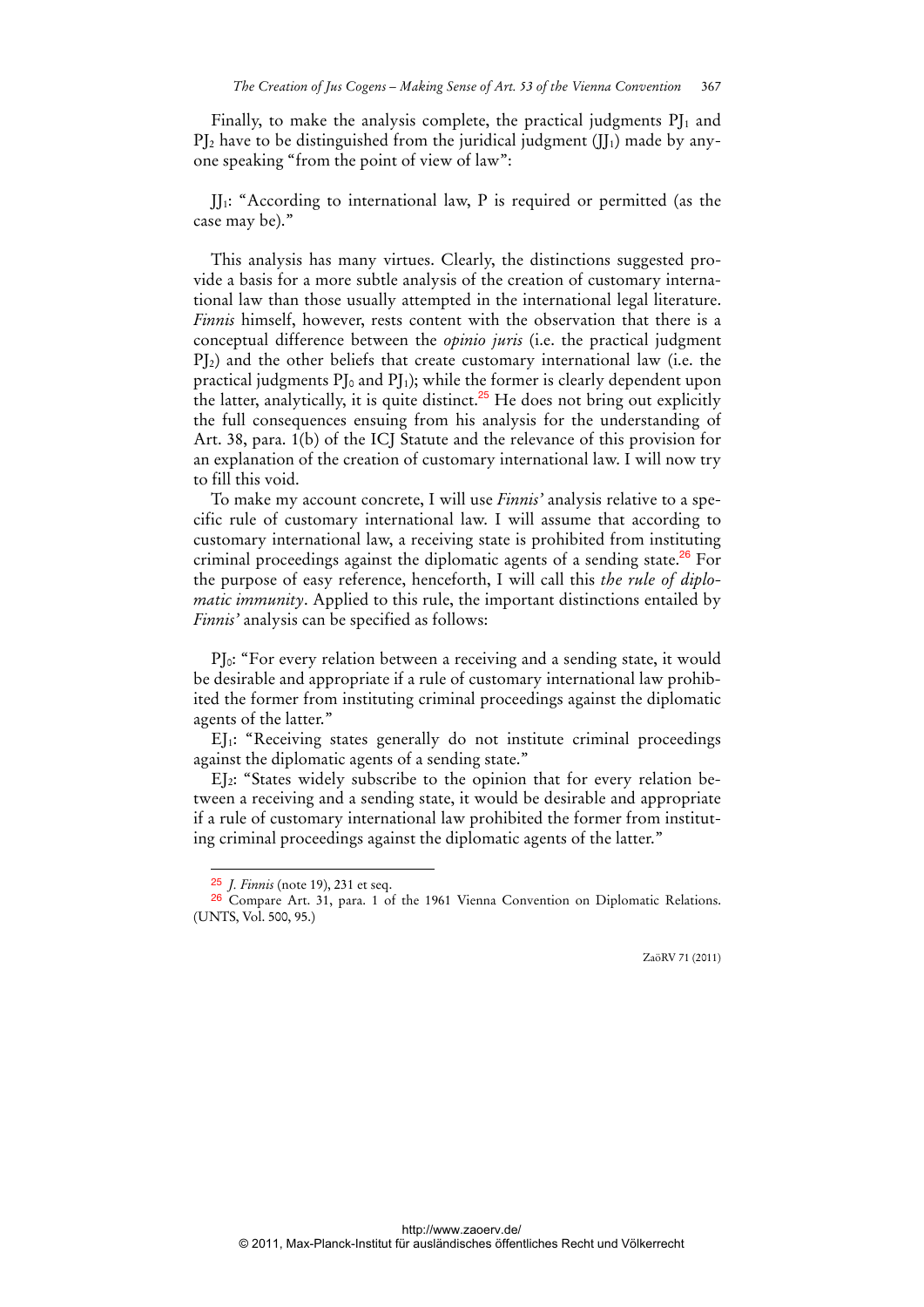$PI_1$ : "The widespread subscription to the practical judgment  $PI_0$ , and the widespread concurrence and acquiescence in the pattern of conduct described by the empirical judgment  $E_{J1}$ , are sufficient to warrant the conclusion that there is now an authoritative rule of customary international law, according to which, in every relation between a receiving and a sending state, the former is prohibited from instituting criminal proceedings against the diplomatic agents of the latter."

PJ2: "There is now an authoritative rule of customary international law, according to which, in every relation between a receiving and a sending state, the former is prohibited from instituting criminal proceedings against the diplomatic agents of the latter."

EJ3: "States generally accept the rule of customary international law, according to which, in every relation between a receiving and a sending state, the former is prohibited from instituting criminal proceedings against the diplomatic agents of the latter."

JJ1: "According to customary international law, in every relation between a receiving and a sending state, the former is prohibited from instituting criminal proceedings against the diplomatic agents of the latter."

This scheme helps to explain why the criteria applied to establish the existence of a rule of customary international law, as reflected in Art. 38, para. 1(b) of the ICJ Statute, do not easily serve as an explanation of the creation of that same rule. Let us assume, for instance, that we wish to establish the existence of the rule of diplomatic immunity. Obviously, this amounts to showing that the juridical judgment  $J_1$  is supported by good reasons. Following the definition enshrined in Art. 38, para. 1(b), we need to show (i) that receiving states generally do not institute criminal proceedings against the diplomatic agents of a sending state, and (ii) that there is a widespread belief among states that according to customary international law, in every relation between a receiving and a sending state, the former is prohibited from instituting criminal proceedings against the diplomatic agents of the latter. Obviously, this is tantamount to showing that the empirical judgment EJ3 is correct. Stated somewhat differently, Art. 38, para. 1(b) makes the state of affairs described by the empirical judgment  $E$ <sub>J</sub> a sufficient reason for the juridical judgment  $JJ_1$ . The state of affairs described by the empirical judgment EJ3 entails the existence of the rule of diplomatic immunity *as a matter of fact*.

Now, this same state of affairs does not itself explain how the rule of diplomatic immunity was created. As *Finnis'* analysis makes fairly plain, however, it is a basis on which such an explanation can be founded. The empiri-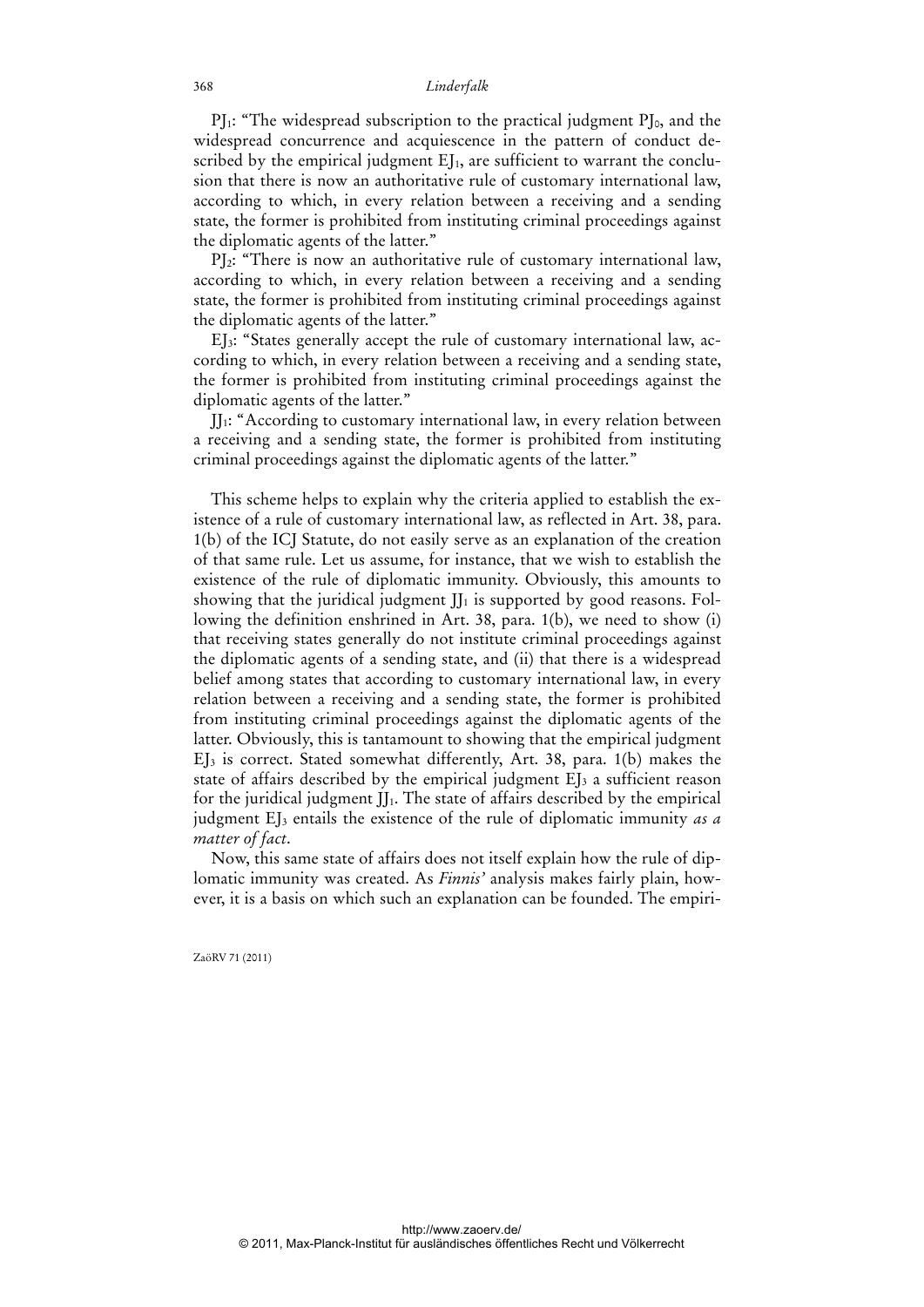cal judgment  $E$ <sub>I</sub> entails the empirical judgment  $E$ <sub>I</sub> and the widespread subscription to the practical judgment PJ<sub>2</sub>. Stated in clear language, the correctness of the empirical judgment EJ<sub>3</sub> requires that it can be shown (i) that receiving states generally do not institute criminal proceedings against the diplomatic agents of a sending state, and (ii) that there is a widespread belief among states that according to customary international law, in every relation between a receiving and a sending state, the former is prohibited from instituting criminal proceedings against the diplomatic agents of the latter. If the practical judgment  $PI_2$  is not to lead to the fallacy indicated in the beginning of this section, it too requires further explanation, however. Hence, in an explanation of the creation of customary international law, obviously, the practical judgment  $PI_2$  presupposes the empirical judgments  $EI_1$  and  $EI_2$ and the widespread subscription to the practical judgment  $PI_1$ . For the establishment of the existence of the rule of diplomatic immunity, given what is provided in Art. 38, para. 1(b) of the ICJ Statute, this dependency of the practical judgment  $PI_2$  on the empirical judgments  $EI_1$  and  $EI_2$  and the widespread subscription to the practical judgment PJ<sub>1</sub> is of no relevance. For the explanation of the creation of this same rule, however, *it is*. Consequently, as revealed by *Finnis'* analysis, the real explanation of the creation of the rule of diplomatic immunity lies in a combination of the states of affairs described in the empirical judgments  $E_I$ ,  $E_I$ , and  $E_I$ , together with the widespread subscription to the practical judgments  $PI_1$  and  $PI_2$ . Contrary to what is assumed by international legal scholars, it does not lie solely in state practice and *opinio juris*, i.e. the factual state of affairs described in the empirical judgment  $EJ_1$  and the widespread subscription to the practical judgment  $PI<sub>2</sub>$ .

Secondly, and perhaps most importantly, *Finnis'* analysis renders Art. 38, para. 1(b) of the ICJ Statute intelligible. According to Art. 38, para. 1(b), if we wish to establish the existence of the rule of diplomatic immunity, we are required to show the existence of a certain belief: an *opinio juris*. Stated more specifically, we are required to show that among states there is a widespread belief that according to customary international law, in every relation between a receiving and a sending state, the former is prohibited from instituting criminal proceedings against the diplomatic agents of the latter. There is nothing paradoxical or circular about this requirement. In this respect Art. 38, para. 1(b) makes perfectly sense. The *opinio juris* criterion becomes paradoxical only when it is applied to explain the creation of a customary international legal norm, such as the rule of diplomatic immunity, and when in this explanation it is treated as self-sufficient.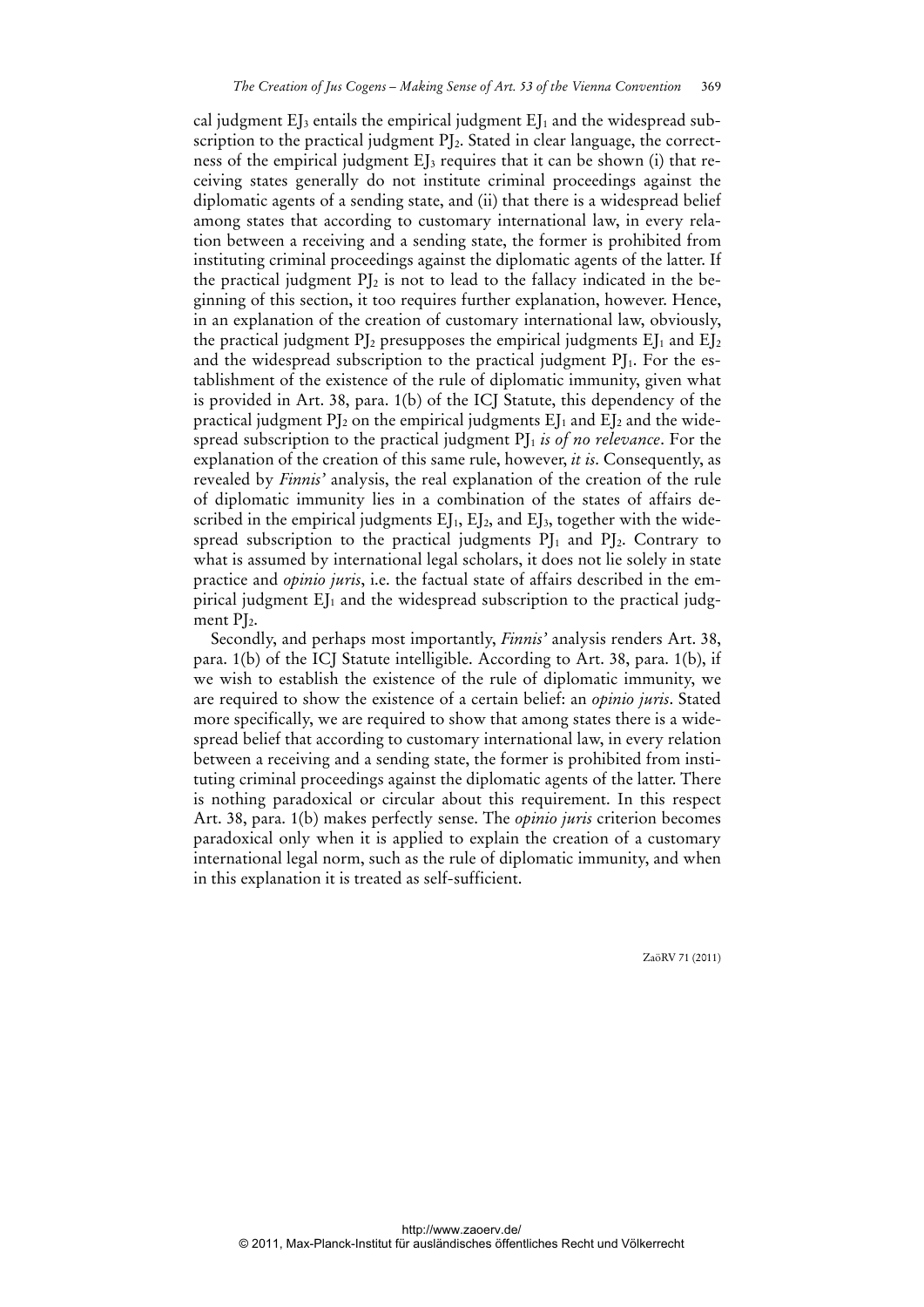Certainly, beliefs are important for the creation of customary international law, but those beliefs include more than just the *opinio juris* as traditionally defined. As stated earlier, the creation of the rule of diplomatic immunity requires not only the belief that according to customary international law, in every relation between a receiving and a sending state, the former is prohibited from instituting criminal proceedings against the diplomatic agents of the latter. Furthermore, it requires, first, the belief that for every relation between a receiving and a sending state, it would be desirable and appropriate if a rule of customary international law prohibited the former from instituting criminal proceedings against the diplomatic agents of the latter. Secondly, the creation of the rule of diplomatic immunity requires the belief that the widespread subscription to the practical judgment  $PI_0$ , and the widespread concurrence and acquiescence in the pattern of conduct described by the empirical judgment EJ<sub>1</sub>, are sufficient to warrant the practical judgment PJ2. The conclusion that remains to be drawn from this analysis appears rather obvious. The problem with the *opinio juris* criterion does not occur because of Art. 38, para. 1(b) of the ICJ Statute, which clearly does not pretend to explain the creation of customary international law. The problem, rather, occurs because of the wrongful assumption made by international legal scholars that Art. 38, para. 1(b) can be used for this purpose exactly.

## **III. Why Art. 53 of the Vienna Convention Is Not Circular**

Now, let us return to where we started: to the definition laid down in Art. 53 of the 1969 Vienna Convention on the Law of Treaties. According to this definition – it might be worth repeating – "a peremptory norm of general international law is a norm accepted and recognized by the international community of States as a whole as a norm from which no derogation is permitted and which can be modified only by a subsequent norm of general international law having the same character". There is a striking similarity between this provision and Art. 38, para. 1(b) of the ICJ Statute. Art. 53, like Art. 38, para. 1(b), is interested, not in the law-creating process as such, but in the existence of law *as a matter of fact*. Stated more specifically, for Art. 53 the only relevant question is whether a rule of international law is *jus cogens* or not. This notwithstanding, Art. 53, like Art. 38, para. 1(b), is used by international legal scholars to explain the law-creating process exactly. While Art. 38, para. 1(b) is used to explain the creation of customary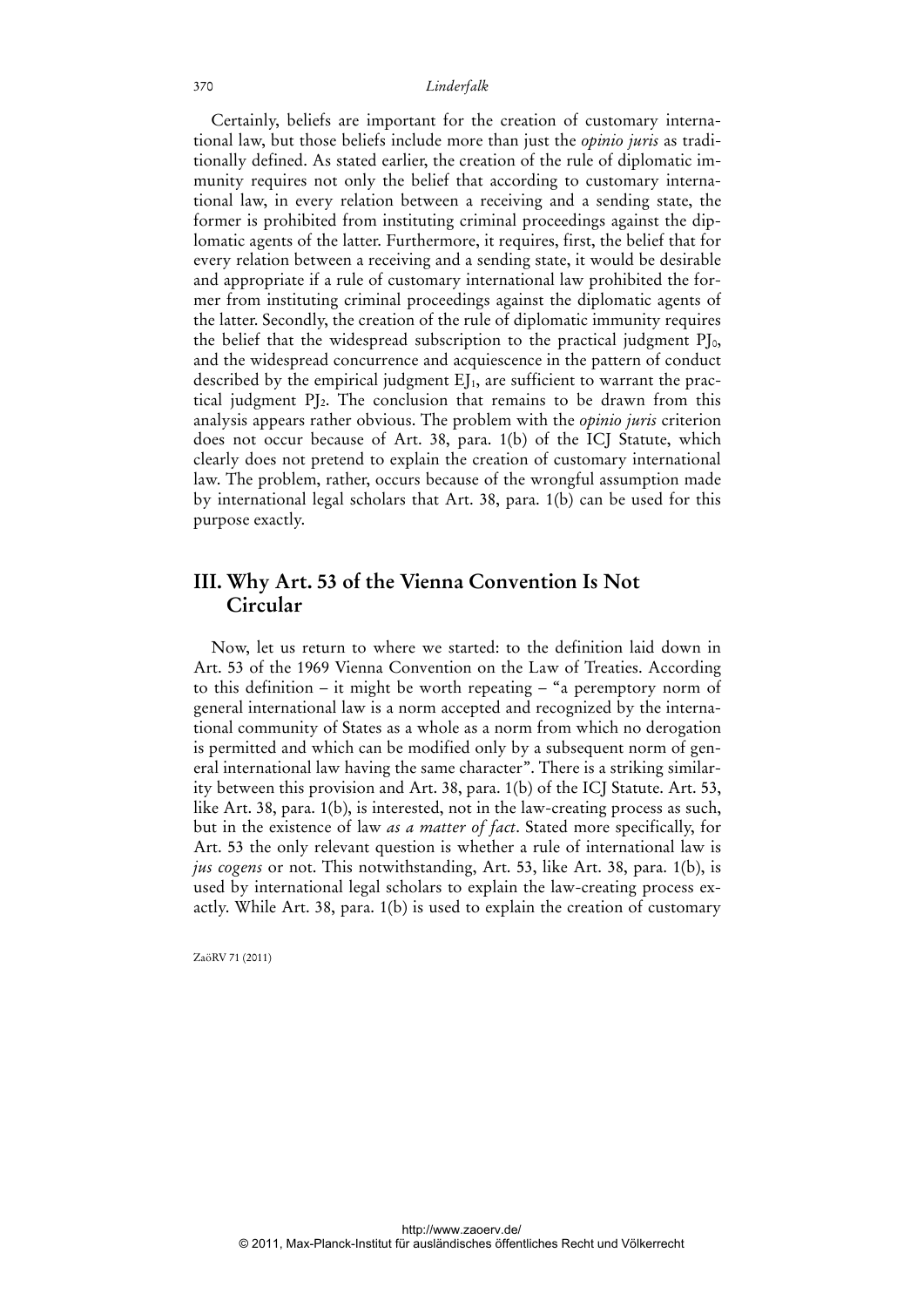international law, Art. 53 is used to explain the creation of a rule of law as *jus cogens*. (It should be noted that by "the creation of a rule of law as *jus cogens*" I mean, not the creation of a rule of law as law, but rather the elevation of a rule of law to a *jus cogens* status.) This raises the assumption that the circularity alleged to inhere in the wordings of Art. 53 can be unraveled in much the same way as the paradox traditionally associated with the *opinio juris* criterion. This is the assumption now to be investigated.

To make the analysis of Art. 53 concrete, let us assume the existence of some certain first order rule of *jus cogens*. Let us assume the existence of a rule (R) prohibiting states from engaging in aggressive warfare:

R: "If a state engages in aggressive warfare, then this shall be considered a breach of an international obligation owed by that state to the international community as a whole."

According to Art. 53, in order to establish the existence of the rule R as *jus cogens*, we have to show that generally, states accept and recognize that derogations from R are not permitted, and that modifications of R cannot be made by means of ordinary international law. In line with what Art. 53 provides, the existence of R as *jus cogens* can be described by the following empirical judgment:

EJ3: "The international community of states accepts and recognizes that no derogations from the rule R are permitted, and that modifications of R cannot be made by means of ordinary international law."

Stated from the perspective of Art. 53, we may say that Art. 53 qualifies the state of affairs described by the empirical judgment EJ3. It makes it a sufficient reason for the following juridical judgment:

JJ1: "According to international law, the rule R is *jus cogens*."

The empirical judgment EJ<sub>3</sub> needs interpretation. As already stated, if the international community of states accepts and recognizes that no derogations from the rule R are permitted, and that modifications of R cannot be made by means of ordinary international law, then it has to be taken for granted that they do so for good reason. They do so because according to their judgment, *international law* does not permit derogations from R, and it accepts modification only when accomplished by a new norm of *jus cogens*. Any other interpretation of Art. 53 would commit us to the assump-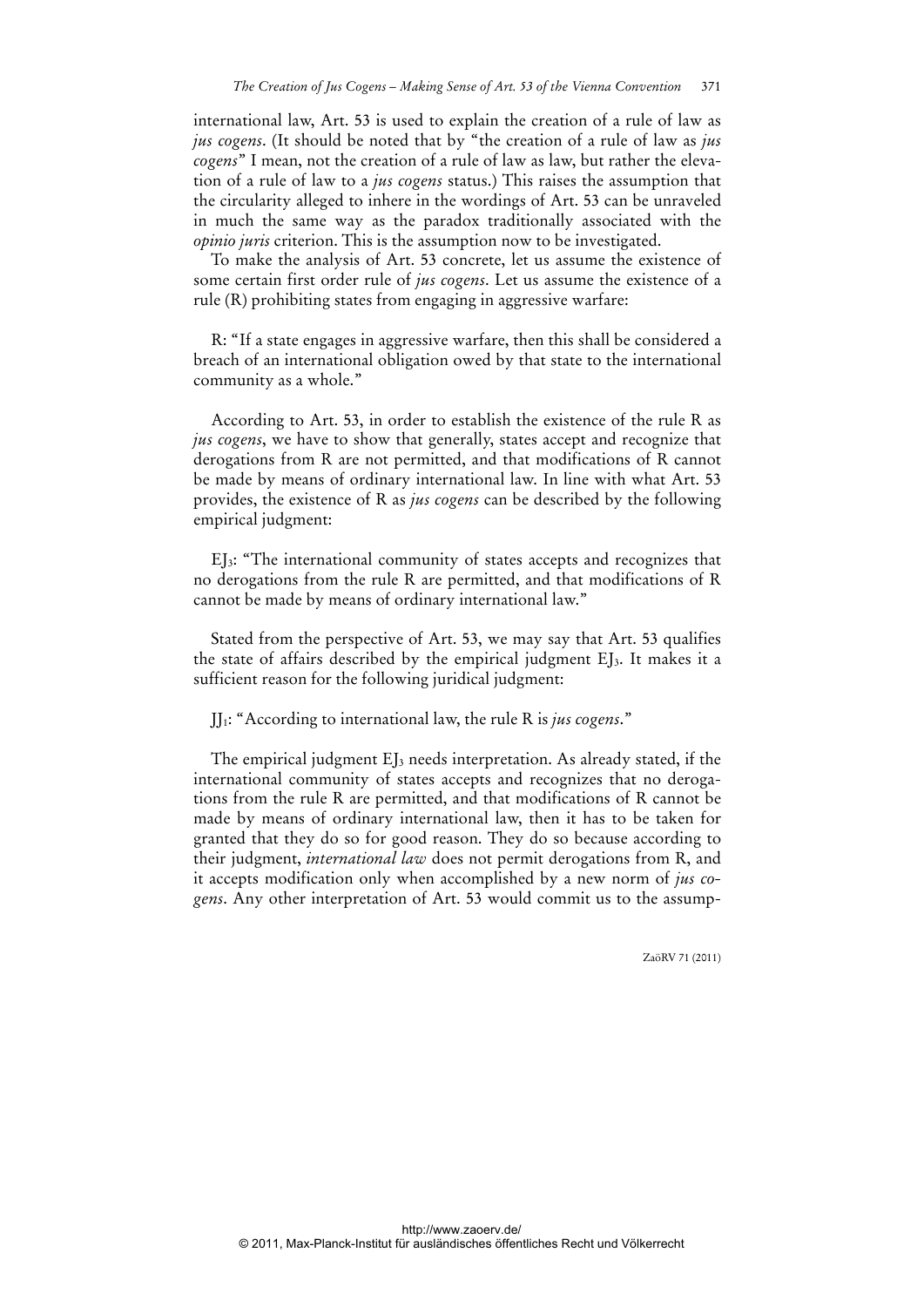tion that states wrongly assumed R to be a norm, from which no derogations are permitted, etc. If international law does not permit derogations from R, and if it does not accept modification of R except by a new norm of *jus cogens*, then clearly this is what ensues from the application of the set of second order rules of *jus cogens* existing in international law. Hence, it would seem the empirical judgment EJ<sub>3</sub> can be restated as follows:

EJ3: "The international community of states accepts and recognizes as legally authoritative the set of rules (in this essay referred to as second order rules of *jus cogens*) permitting no derogations from the rule R and prohibiting all modification of R by means of ordinary international law."

Obviously, the existence of the rule R as *jus cogens* turns on whether the empirical judgment  $E$ <sub>3</sub> can be justified or not. According to what seems to be the prevailing assumption among international lawyers, second order rules of *jus cogens* are customary international law.<sup>27</sup> If we accept this assumption, justifying the empirical judgment  $E$ J<sub>3</sub> will be tantamount to showing the following two propositions to be true: (i) "States generally do not derogate from the rule R, and they generally do not modify R by means of ordinary international law"; (ii) "States widely subscribe to the opinion that by virtue of an authoritative set of rules existing in customary international law, no derogations from the rule R are permitted, and all modification of the rule R by means of ordinary international law is prohibited". In this respect, Art. 53 of the Vienna Convention compares favorably with Art. 38, para. 1(b) of the ICJ Statute. The criteria governing the existence of *jus co-*

ZaöRV 71 (2011)

<sup>27</sup> Not only is this implicit in all writing on the effects of *jus cogens* beyond the personal, material, and temporal scope of application of the VCLT. It is also implicit in the work of the International Law Commission. See e.g. *A. Cassese*, International Law, 2nd ed. 2005, 205 et seq.; *L. Hannikainen*, Peremptory Norms (*Jus Cogens*) in International Law, 1988; *A. Orakhelashvili* (note 9); *D. Shelton*, Normative Hierarchy in International Law, AJIL 100 (2006), 291 et seq., and the further references cited there; *C. Focarelli*, Promotional *Jus Cogens*: A Critical Appraisal of *Jus Cogens'* Legal Effects, Nord. J. Int'l L. 77 (2008), 429 et seq., and the further references cited there. For the work of the ILC, see particularly the Commentaries to the Draft Articles on Responsibility of States for Internationally Wrongful Acts, adopted by the International Law Commission in 2001, Report of the International Law Commission on the work of its 53rd session, 23.4.-1.6. and 2.7.-10.8.2001, UN Doc. A/56/10, 20, at 84et seq. (Draft Art. 26) and 132 et seq. (Draft Art. 50 § 1(d); Fragmentation of International Law: Difficulties Arising From the Diversification and Expansion of International Law, Report of the Study Group of the International Law Commission, Chaired by *Martti Koskenniemi* (UN Doc. A/CN.4/L.682), 184 et seq., Report of the International Law Commission on the work of its  $58<sup>th</sup>$  session, 1.5.-9.6. and 3.7.-11.8.2006. For substantial arguments supporting this same position, see *U. Linderfalk*, The Source of Jus Cogens: How Legal Positivism Copes with Peremptory International Law, forthcoming.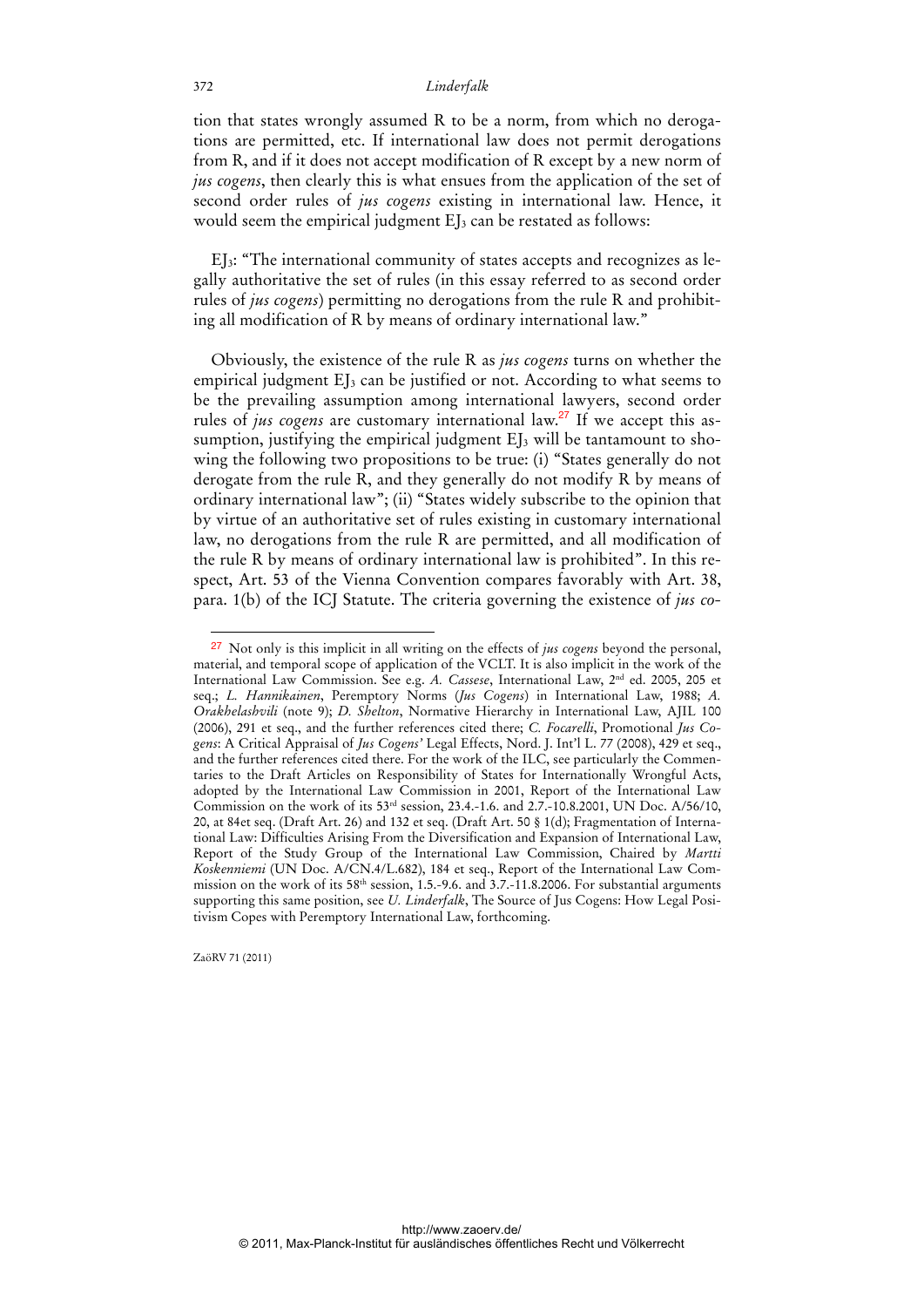*gens* are very much the same as those governing the existence of customary international law. First, there has to be a certain pattern of action: states generally do not derogate from the rule R, and they generally do not modify R by means of ordinary international law. Secondly, there has to be a certain belief: states widely subscribe to the opinion that by virtue of an authoritative set of rules existing in customary international law, no derogations from the rule R are permitted, and all modification of the rule R by means of ordinary international law is prohibited.

For the very same reason as Art. 38, para. 1(b) of the ICJ Statute does not explain the creation of customary international law, Art. 53 of the Vienna Convention does not itself explain the creation of *jus cogens*. It provides a basis on which such an explanation can be founded, which is a different thing. As already stated, the empirical judgment  $EJ_3$  entails the following empirical judgment:

EJ1: "States generally do not derogate from the rule R, and they generally do not modify R by means of ordinary international law."

It also entails the widespread subscription to the following practical judgment:

PJ2: "There is now in customary international law an authoritative set of rules (in this essay referred to as second order rules of *jus cogens*), by virtue of which no derogations from the rule R are permitted, and all modification of the rule R by means of ordinary international law is prohibited."

The practical judgment  $PI_2$  presupposes in turn the following empirical judgments:

EJ1: "States generally do not derogate from the rule R, and they generally do not modify R by means of ordinary international law."

EI<sub>2</sub>: "The following opinion  $(PI_0)$  is widely subscribed to by states: it would be desirable and appropriate if customary international law permitted no derogations from the rule R and prohibited all modification of that same rule by means of ordinary international law."

In addition, the practical judgment PJ<sub>2</sub> presupposes the widespread subscription to the following practical judgment: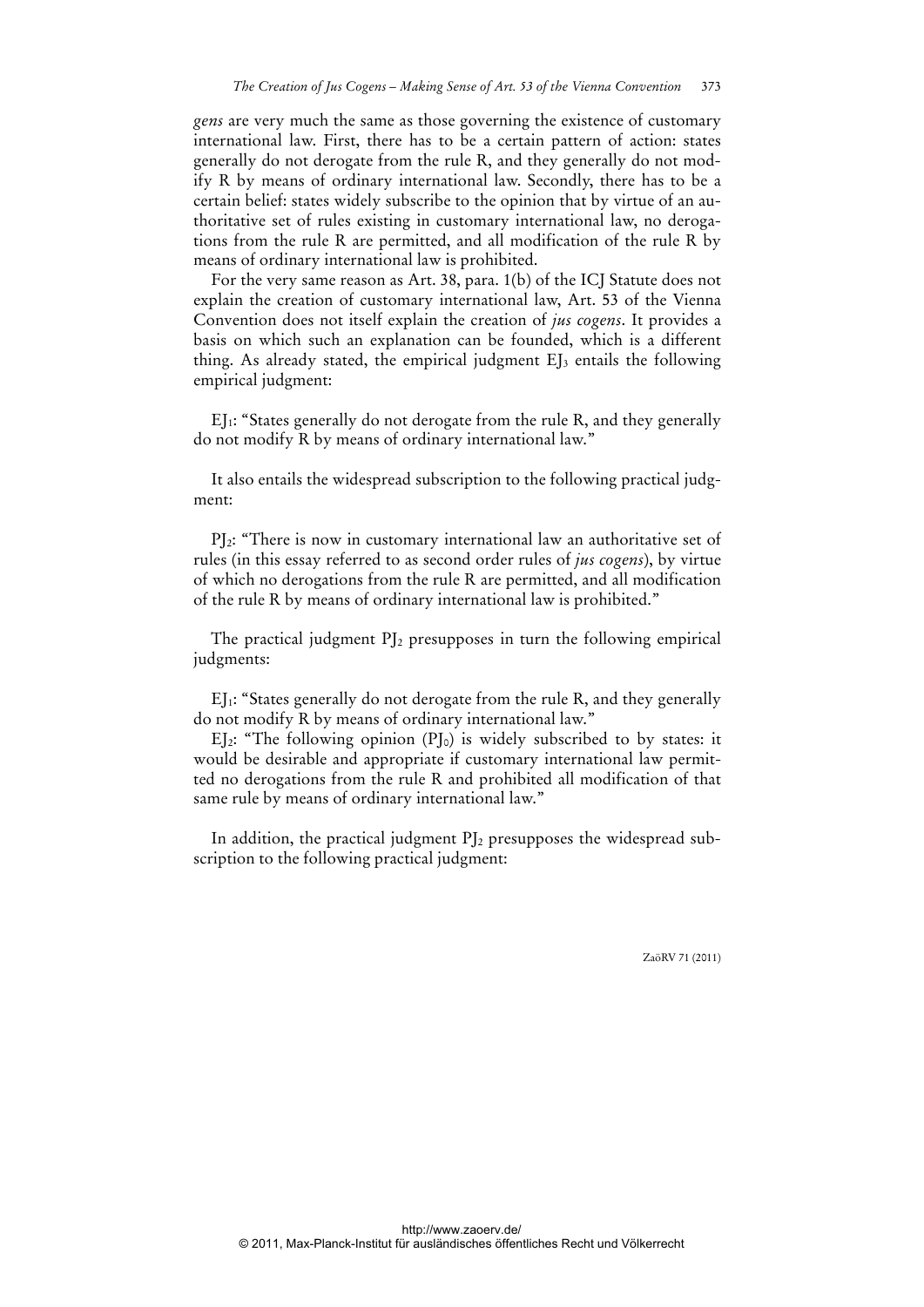$PI_1$ : "The widespread subscription to the opinion  $PI_0$ , together with the fact that states generally do not derogate from R, and do not modify R by ordinary international law, are sufficient to warrant the judgment that there is now in customary international law an authoritative set of rules permitting no derogations from the rule R and prohibiting all modification of R by means of ordinary international law."

As revealed by the analysis, the real explanation of the creation of R as *jus cogens* lies in a combination of the states of affairs described in the empirical judgments EJ<sub>1</sub>, EJ<sub>2</sub>, and EJ<sub>3</sub>, together with the widespread subscription to the practical judgments  $PI_1$  and  $PI_2$ . Contrary to what is assumed by international legal scholars, it does not lie in the factual state of affairs described in the empirical judgment  $E_{3}$ .

This analysis renders Art. 53 of the Vienna Convention intelligible. According to Art. 53, if we wish to establish the existence of a rule of law as *jus cogens*, we are required to show the existence of a certain belief. Stated more specifically, we are required to show that states widely subscribe to the opinion that by virtue of an authoritative set of rules existing in customary international law, no derogations from the rule R are permitted, and all modification of the rule R by means of ordinary international law is prohibited. There is nothing paradoxical or circular about this requirement. The requirement becomes paradoxical only when it is offered as the sole explanation of the creation of R as *jus cogens*. As shown in this section, however, the real explanation of the creation of R as *jus cogens* requires further elaboration. The conclusion ensuing from this analysis is almost a reproduction of the conclusion that ended section 2. If international legal scholars regard as deficient the definition of *jus cogens* laid down in Art. 53 of the Vienna Convention, it is not because of what is actually stated in this provision. It is because of the wrongful assumption that Art. 53 can be used to explain something it does not pretend to explain: the creation of *jus cogens*.

### **IV. Further Consequences of the** *Jus Cogens* **Analysis**

In order to appreciate the full value of the analysis just accomplished, we have to realize just how productive it is. As shown in section 3 of this essay, my *jus cogens* analysis helps us come to grips with the criticism claiming that Art. 53 of the VCLT is circular. This is not its sole virtue. Above and beyond this, as I will now argue, the analysis provides a tool for the resolution of a host of other, equally perplexing questions.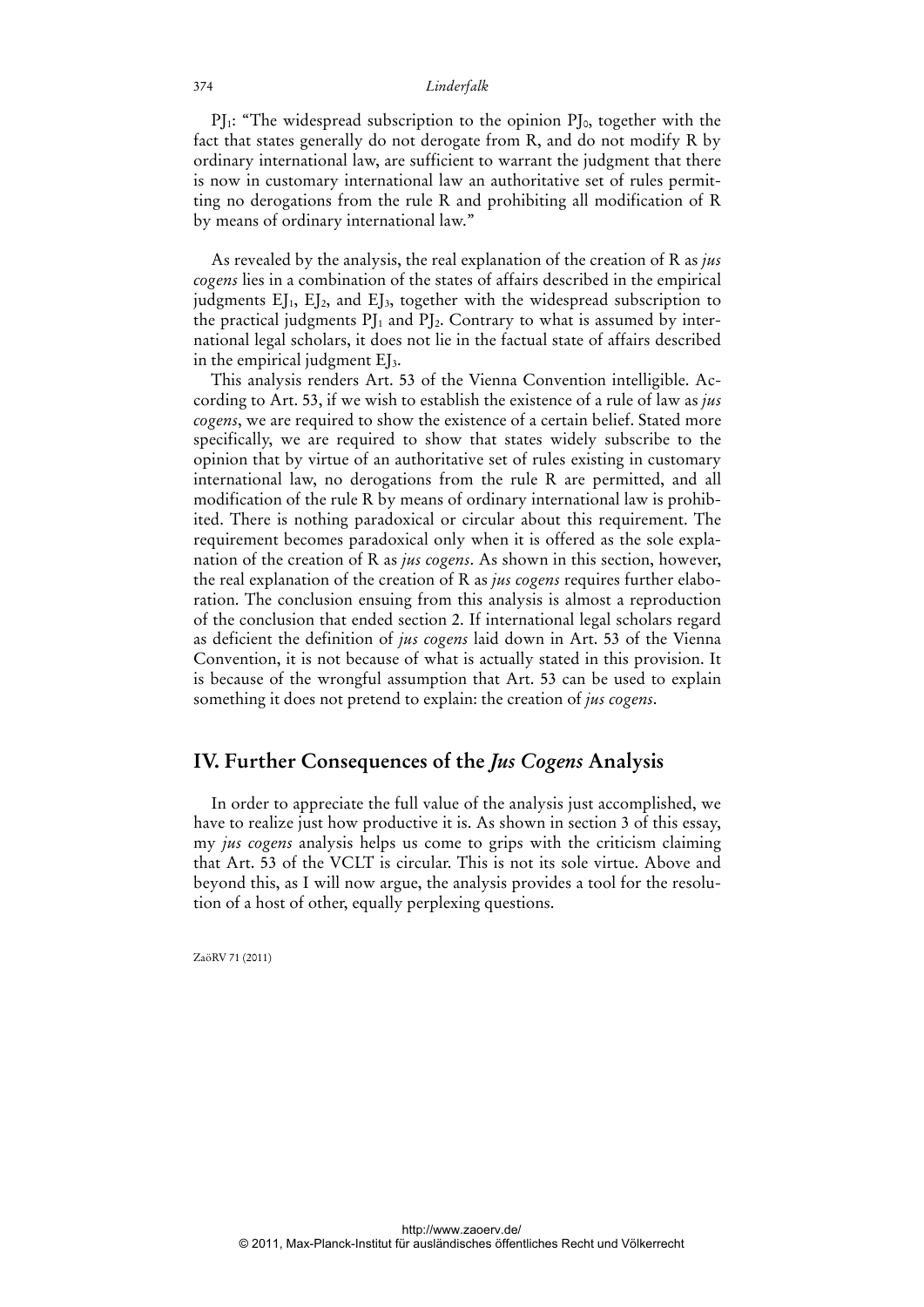First, my *jus cogens* analysis helps us understand the meaning of the expression "accepted and recognized by the international community of States as a whole". According to Art. 53 of the VCLT, in order for a *jus cogens* rule to exist, it has to be shown that it is "a norm accepted and recognized by the international community of States as a whole as a norm from which no derogation is permitted and which can be modified only by a subsequent norm of general international law having the same character". Some international legal scholars have remarked that this in effect amounts to a requirement for a special form of *opinio juris*. <sup>28</sup> This statement needs modification. As observed in the earlier section 3, the existence of a rule (R) as *jus cogens* depends on whether for good reasons the following empirical judgment  $(EI_3)$  can be made:

EJ3: "The international community of states accepts and recognizes as legally authoritative the set of rules (in this essay referred to as second order rules of *jus cogens*) permitting no derogations from the rule R and prohibiting all modification of R by means of ordinary international law."

In other words, the existence of R as *jus cogens* turns on the existence and scope of application of the second order rules of *jus cogens*. Those rules are customary international law.<sup>29</sup> If we accept this analysis, then the expression "accepted and recognized by the international community of States as a whole" will entail no further requirements beyond those applied for the establishment of customary international law in general. Certainly, to establish the existence of the rule R as *jus cogens*, as commentators have argued, there has to be a certain belief, an *opinio juris*. According to the analysis accomplished in section 3, we have to show that states widely subscribe to the following practical judgment  $(PI_2)$ :

PJ2: "There is now in customary international law an authoritative set of rules (in this essay referred to as second order rules of *jus cogens*), by virtue of which no derogations from the rule R are permitted and all modification of R by means of ordinary international law is prohibited."

Contrary to the claim, however, there is nothing special about this belief. It is like any *opinio juris* establishing any rule of customary international law. We cannot infer from the expression "accepted and recognized by the international community of States as a whole" that the *opinio juris* establish-

 $\overline{a}$ 

<sup>28</sup> See e.g. *M. Ragazzi*, The Concept of International Obligations *Erga Omnes*, 1997, 53.

<sup>29</sup> This was the assumption adopted in the earlier section 3.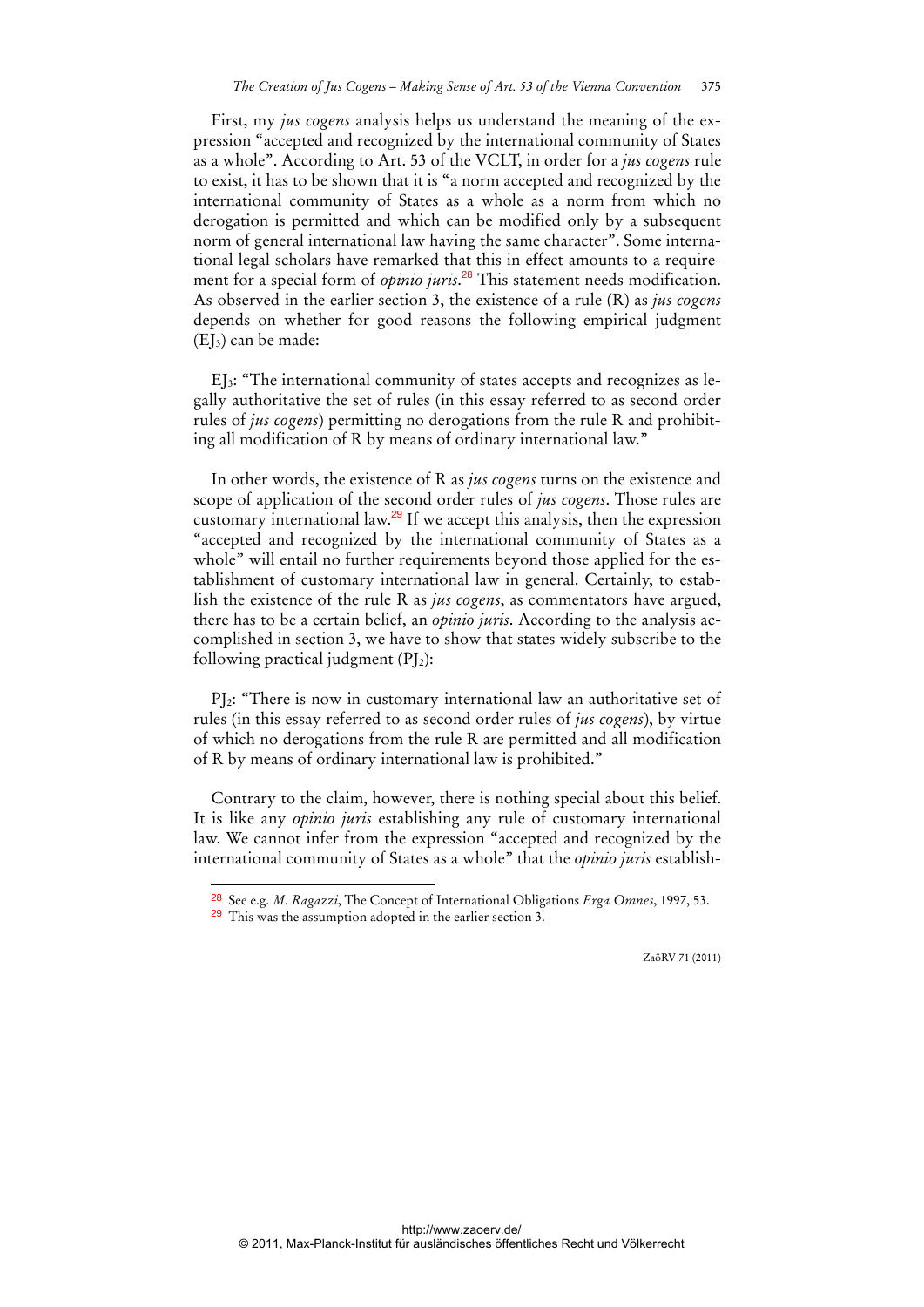ing the existence a rule of law as *jus cogens* is either more express or more widespread than the *opinio juris* establishing customary international law in general.

Secondly, my *jus cogens* analysis helps explain the status of the second order rules of *jus cogens*. It is a disturbing fact that although the 1969 Vienna Convention presupposes the existence of a set of rules tailored to govern such things as possible conflicts between first order rules of *jus cogens* and ordinary international law, the Convention is silent as to the particular status of this set of rules. Some commentators have suggested that, clearly, they must be *jus cogens*, too. It would be pointless "if a norm was endowed with peremptory status, but its effects and legal consequences were governed by the criteria of ordinary rules" – this is the argument typically used.<sup>30</sup> It does not convince. According to the conclusions of section  $3 - I$ repeat – the classification of a rule R as *jus cogens* turns on the existence and scope of application of the second order rules of *jus cogens*. The claim that R is *jus cogens* is correct if it can be shown that R comes within the scope of application of the set of second order rules of *jus cogens* existing in international law. If this analysis is accepted, the second order rules of *jus cogens* cannot possibly be classified as *jus cogens*. That would assume that second order of *jus cogens* can be used to explain their own status. In the alternative, it would assume the existence of third order rules of *jus cogens*, which assume in turn the existence of fourth order rules of *jus cogens*, and so on *ad infinitum*. Like *Occam*, I prefer simpler solutions. Hence, it is my conclusion that second order rules of *jus cogens* do not themselves have the status as *jus cogens*. They are ordinary customary international law. For this reason, the *second order rules of jus cogens* designation used in this essay may seem misplaced. However convenient from the point of view of description, in order not to cause unnecessary confusion, it should perhaps be avoided.

Thirdly, my *jus cogens* analysis helps explain how first order rules of *jus cogens* can be modified and replaced. Although Art. 53 of the VCLT expressly envisages the possibility that *jus cogens* norms be changed, the Convention says very little about this procedure exactly.<sup>31</sup> The only indication given is the requirement that *jus cogens* norms shall be modified by means of *jus cogens*. However, if we accept that norms of *jus cogens* derive from one of the usual norm-creating processes recognized by international law, it appears pretty obvious that the modification of a first order rule of *jus cogens* (R) will always entail, at least partly, a derogation of that same rule.

<sup>30</sup> *A. Orakhelashvili* (note 9), 80.

<sup>31</sup> Presumably, it does so for the same reason as it does not explain the creation of *jus cogens*.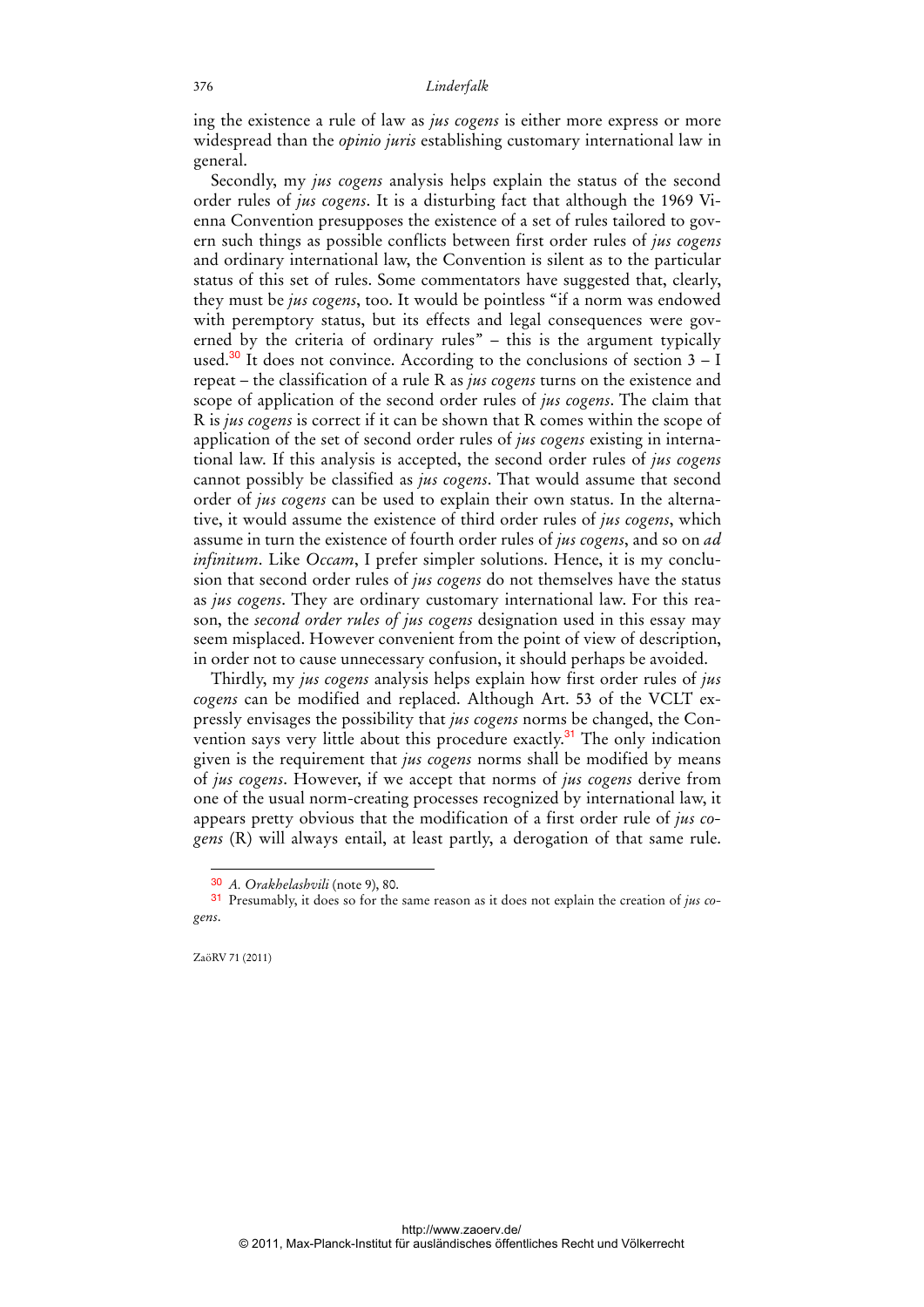The complicating fact is that according to Art. 53, *jus cogens* norms must not be derogated from. This has led some international legal scholars to conclude that Art. 53 is in fact self-contradictory.<sup>32</sup> If a modification of a first order rule of *jus cogens* (R) inevitably entails derogation from that same rule R, and derogations from the rule R are prohibited, the modification of R would seem to be logically impossible. This argument builds on a wrongful assumption. It assumes that the modification of a first order rule of *jus cogens* is achieved by the immediate change of that rule itself. As suggested in this essay, this is not so. The *jus cogens* status of rules derives from the second order rules of *jus cogens*. Since a first order rule of *jus cogens* cannot be derogated from, consequently, the modification of such a rule requires, first of all, a modification of the second order rules of *jus cogens*. The second order rules are not themselves *jus cogens*, but ordinary customary international law. They can be modified the same way as any rule of customary international law, through a process of *desuetude* accompanied by a new *opinio juris* and a new practice. This would seem to solve our problem. Contrary to what some international legal scholars assume, first order rules of *jus cogens* can indeed be modified. Modification is accomplished by a two step procedure: first, there is a modification of the second order rules of *jus cogens*, and then, only secondly, is there a modification of the first order rule itself.

On the negative side – it has to be admitted – my analysis still leaves the *jus cogens* concept rather empty. As shown in section 3, the creation of *jus cogens* builds on a practical judgment. Applied to the creation of the rule R, this judgment was stated as follows:

PJ0: "It would be desirable and appropriate if customary international law permitted no derogations from the rule R and prohibited all modification of the rule R by means of ordinary international law."

The practical judgment  $PI_0$  entails the utterer's opinion that a determinate, common, and stable pattern of conduct would be desirable and appropriate. It does not indicate the utterer's reason for holding this opinion, however.<sup>33</sup> Naturally, this affects the practical usefulness of my analysis. While the analysis explains the definition of *jus cogens* laid down in Art. 53

 $\overline{a}$ 

<sup>32</sup> See e.g. *A. d'Amato*, It's a Bird, It's a Plane, It's Jus Cogens!, Conn. J. Int'l L. 6 (1990), 1, at 5 et seq.; *M. J. Glennon*, Peremptory Nonsense, Human Rights, Democracy and the Rule of Law, in: S. Breitenmoser (ed.), Liber Amoricum Luzius Wildhaber, 2007, 1265, at 1269; *T. Meron*, On a Hierarchy of International Human Rights, AJIL 80 (1986), 1, at 9.

 $33$  Consequently, different people uttering the practical judgment PJ<sub>0</sub> may have different reasons for thinking said pattern of conduct desirable and appropriate.